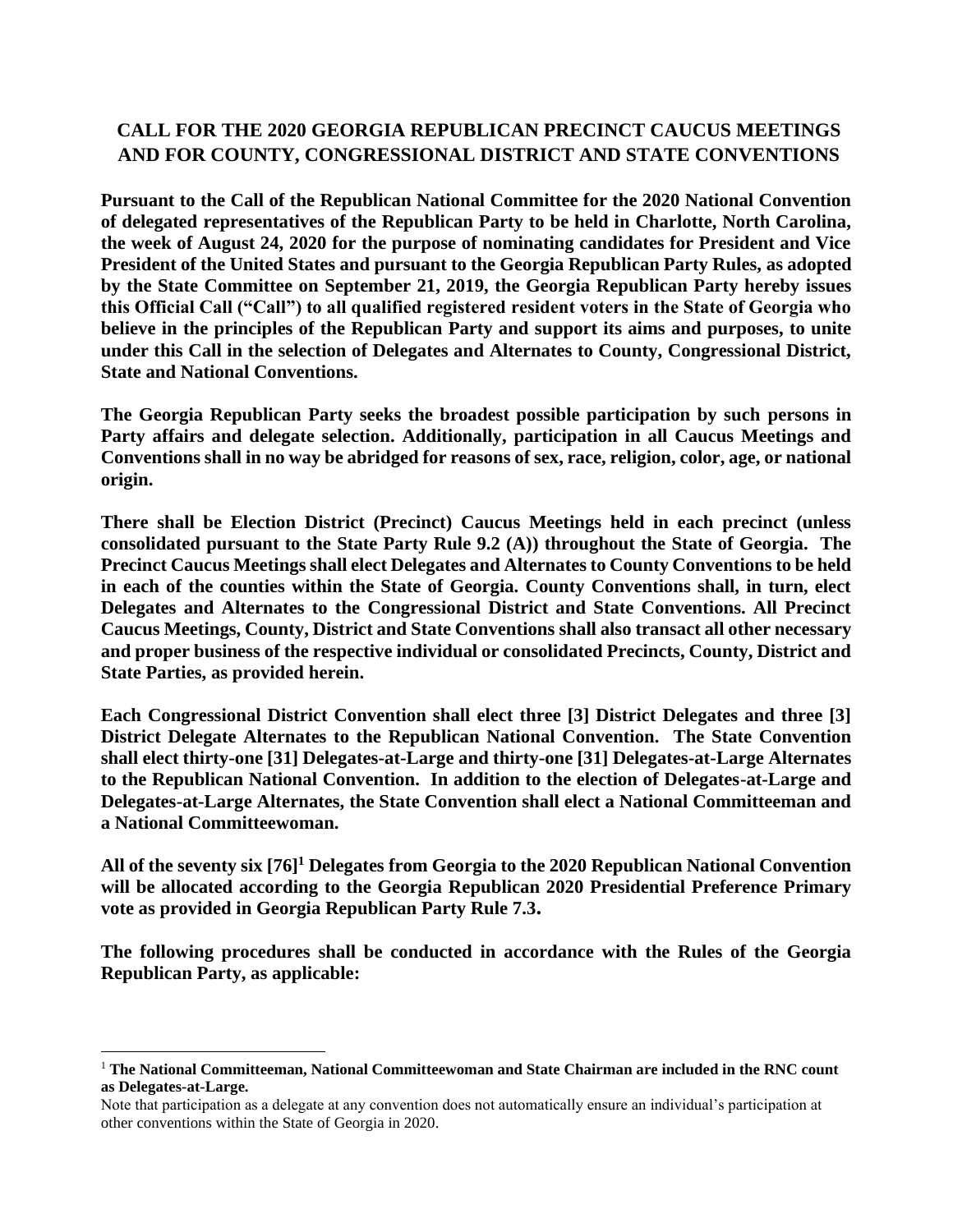| <b>Precinct Caucus Meetings</b> in Counties over 80,000<br>Population are hereby called to convene at 10:00 A.M. on<br>(Or pursuant to an approved plan under Rule $9.2(A)(2)$ at<br>any other date $\&$ time between February 13 – February 22, 2020)                                                                                             | <b>February 22, 2020</b> |
|----------------------------------------------------------------------------------------------------------------------------------------------------------------------------------------------------------------------------------------------------------------------------------------------------------------------------------------------------|--------------------------|
| <b>Precinct Caucus Meetings</b> in Counties under 80,000<br>Population are hereby called to convene at 9:00 A.M. on<br>(Or pursuant to an approved plan under Rule $9.2(A)(5)$ at<br>any other date $\&$ time between March 12 – March 21, 2020)                                                                                                   | <b>March 21, 2020</b>    |
| <b>County Conventions</b> are hereby called to convene in each County<br>in the State of Georgia at 10:00 A.M. on<br>(Or pursuant to an approved plan under Rule $9.2(A)(3)$ at<br>any other date $\&$ time between March 12 - March 21, 2020)                                                                                                     | <b>March 21, 2020</b>    |
| <b>Congressional District Conventions</b> are hereby called to<br>convene in each Congressional District of the State of Georgia<br>at 10:00 A.M. on                                                                                                                                                                                               | <b>April 18, 2020</b>    |
| The 2020 State Convention of the Georgia Republican Party<br>is hereby called to convene in the city of Marietta, in the County<br>of Cobb, Georgia, commencing at 2:00 P.M. on<br>and continuing from day to day until adjournment<br>(Registration for Delegates and Alternates shall close<br>at precisely 9:00 A.M. on Saturday, May 30, 2020) | May 29-30, 2020          |

- 1. Any plan adopted by a County Committee pursuant to Rule 9.2(A) for one or more of the purposes as set forth therein must be submitted in writing to the State Executive Committee not later than **December 15, 2019.**
- 2. The notice of Precinct Caucus Meetings and County (and District, if known) Conventions required by Rule 9.4(A) shall be published not later than **January 29, 2020** (for Counties holding their Caucus Meetings between February 13 – February 22, 2020) or not later than **February 26, 2020** (for Counties holding their Caucus Meeting on March 21, 2020).
- 3. Pursuant to Rule 9.11(A), in order for a resolution or rule to be considered by Resolutions Committee or Rules Committee and ultimately by the State Convention, it must be submitted in writing in editable electronic format to the State Secretary on or before **April 20, 2020.** Resolutions, other than the annual memorial resolution, shall be no more than **250 words** in length. Any resolution which contains any assertion of fact must be accompanied by sufficient documentation to allow the Resolutions Committee to verify the accuracy of any such assertions. No other resolutions or rules shall be considered by the State Convention.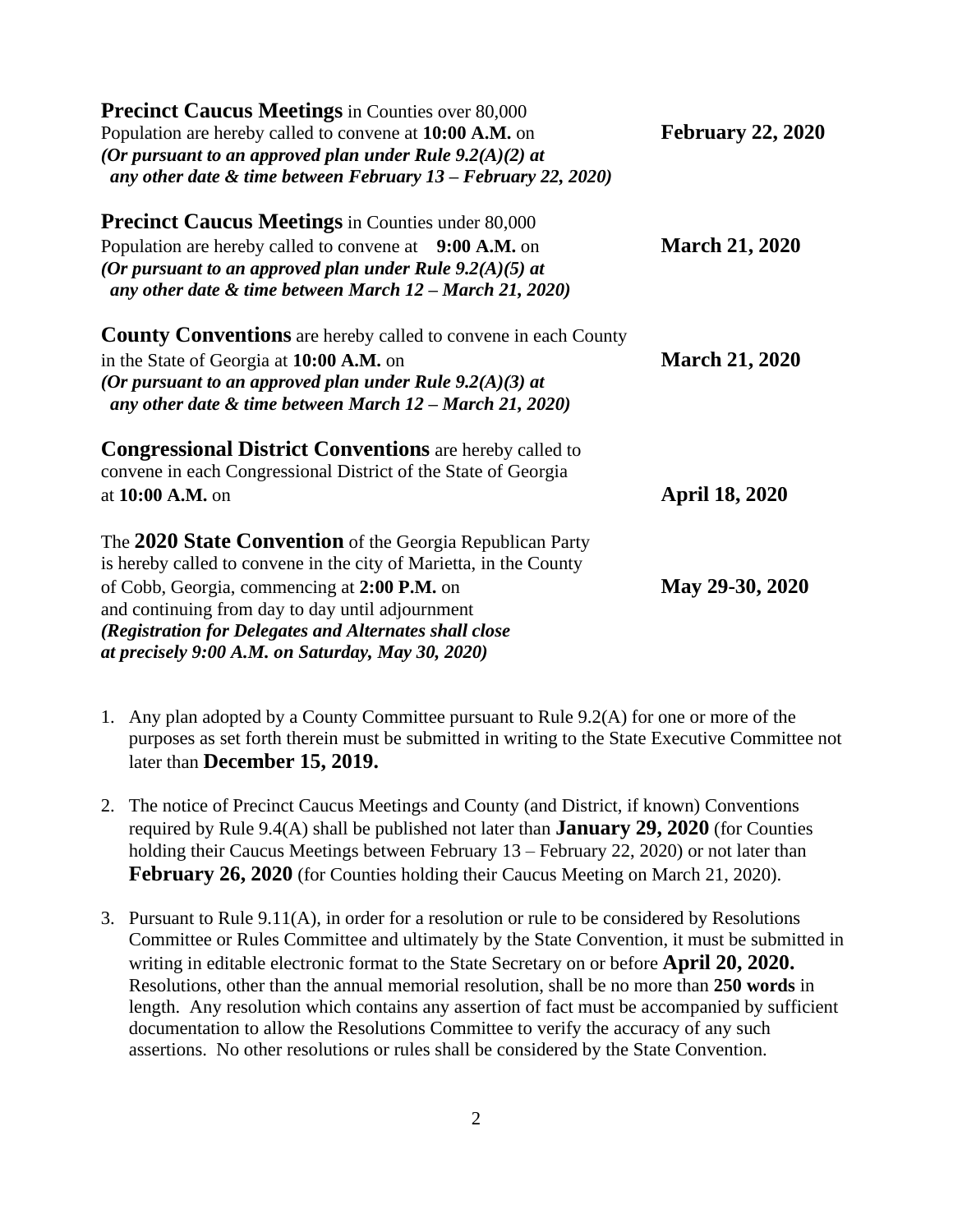- 4. All individuals desiring to be a Delegate or Delegate Alternate to the Republican National Convention, in order to be eligible for consideration by the Nominating Committee(s) shall complete the GRP online application (**as published on GAGOP.org)** and provide all requested supporting material associated with said application for consideration by either their Respective District Nominating Committee or the State Nominating Committee on or before **April 3, 2020.** All such individuals are also required to meet with the respective nominating committee(s) as a prerequisite to having such individual's name placed in nomination at such convention(s).
- 5. Pursuant to Rule 9.11(B), in order to be eligible for consideration by the Nominating Committee and ultimately by the State Convention for election to the offices of National Committeeman or National Committeewoman, a candidate must submit a notice of candidacy and a political resume to the State Secretary at GRP headquarters on or before **April 20, 2020.** Any such individual must also meet with the State Convention Nominating Committee as a prerequisite to having such individual's name placed in nomination at the State Convention.
- 6. **Appendix A** lists the number of Delegates & Alternates to be elected by each County to the State Convention pursuant to Rule 9.6(A).
- 7. **Appendix B** lists the number of Delegates & Alternates to be elected by each County to the respective Congressional District Conventions pursuant to Rule 9.6(B).
- 8. **Appendix C** lists the population of Georgia Counties as determined by the 2010 Decennial U.S. Census.

**Appendices**  $A - C$  are hereby incorporated into this Call by this reference.

**All Caucus Meetings, County Conventions, Congressional District Conventions, and the State Convention shall be conducted in accordance with Rules 9.1 – 9.12 of the Rules of Georgia Republican Party, Inc. as set forth below:**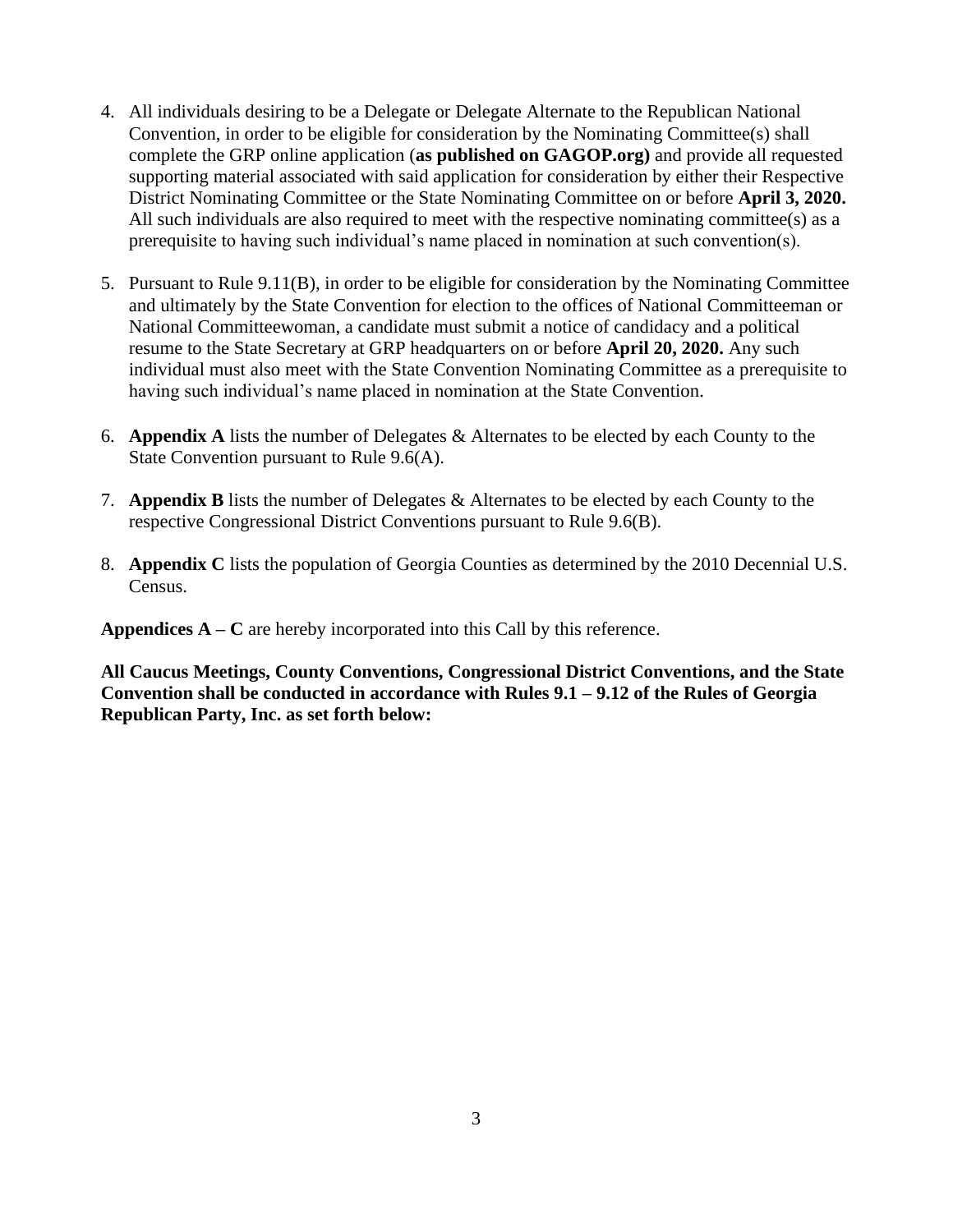# **9. PRECINCT CAUCUSES AND CONVENTIONS**

# 9.1 THE STATE CALL

Pursuant to the Call issued by the State Committee, on the dates and times set forth, or within the range of dates allowed, in the Call, there shall be held in each odd-numbered year and in each Presidential Election year:

- A. Precinct Caucuses for each Precinct, which shall elect Delegates and Alternates to the respective County Conventions, and in each odd-numbered year shall also elect Precinct officers and Precinct Committeemen.
- B. County Conventions, which in odd-numbered years shall elect officers for the Party in the respective Counties for the next two years and adopt any new or amended existing rules pursuant to Rule 9.8, and which in both odd-numbered and in Presidential Election years shall elect Delegates and Alternates to the Congressional District and State Conventions and conduct all other necessary and proper business.
- C. District Conventions, which in odd-numbered years shall elect officers, District Committee members, and State Committee members for the next two years, adopt any new or amended rules pursuant to Rule 9.8, and conduct all other necessary and proper business, and which in Presidential Election years shall elect National Delegates and Alternates to the Republican National Convention.
- D. The Call shall be issued a reasonable time prior to the Precinct Caucuses, shall include a copy of all forms to be used, and shall be sent by the State GRP headquarters to each County Chairman and Congressional District Chairman.
- E. The County Chairman, upon receipt of this Call, shall cause a meeting of the County Committee to be held to make all arrangements necessary for the Precinct Caucuses and the County Convention, including, but not limited to, the adoption of any plan authorized by these Rules.

# 9.2 HOLDING OF PRECINCT CAUCUSES AND COUNTY CONVENTIONS

- A. Precinct Caucuses shall be held for each Precinct in accordance with the Call at a single location as determined by the County Committee; provided, however, that a County Committee may adopt a plan to include one or more of the following:
	- 1) to hold Precinct Caucuses in multiple locations grouped by other political subdivisions;
	- 2) to hold Precinct Caucuses on a date or at a time other than that set forth in the Call; provided that such alternative date and time shall, other than as provided in Rule  $9.2(A)(5)$ , fall within the ten (10) day period ending on the date and time for Precinct Caucuses for such County as set forth in the Call;
	- 3) to hold the County Convention on a date or at a time other than that set forth in the Call; provided that such alternative date and time shall fall within the ten (10) day period ending on the date and time for County Conventions as set forth in the Call;
	- 4) for Counties having a population of over 100,000, to provide for the use of one of the alternate divisor numbers specified in Rule 9.5(B) for determining the number of Delegates and Alternates to the County Convention;
	- 5) for Counties having a population of 80,000 or fewer, to opt out of the provisions of Rule 9.2(E) specifying that such County hold both its Precinct Caucuses and County Convention on the same date and to hold such County's Precinct Caucuses either: (a) on the date and time set forth in the Call for Precinct Caucuses for Counties over 80,000 in population (or within the ten (10) day period ending on the date and time for such Precinct Caucuses), or (b) on a date and at a time between the period described in Rule  $9.2(A)(2)$  and the date and time set forth in the Call for County Conventions for Counties with a population of 80,000 or fewer.
- B. Any such plan must be submitted in writing by the County Chairman or other person designated by the County Committee to the State Executive Committee to the attention of the State Secretary at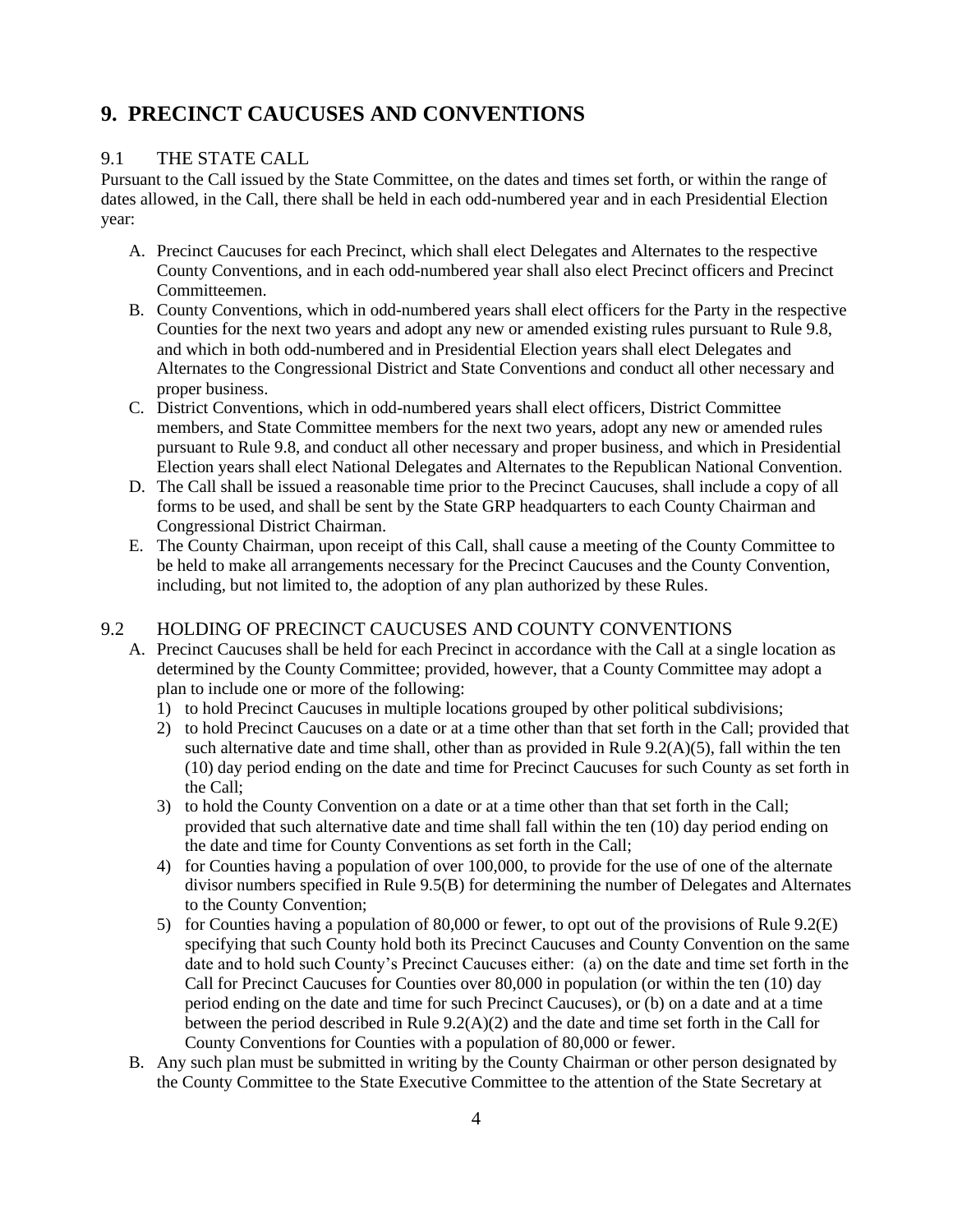GRP headquarters on or before December 15 of the year preceding such Precinct Caucuses or Conventions. With regard to any such plan submitted, the State Executive Committee may: (1) approve the plan as submitted, (2) approve the plan subject to certain conditions, or (3) reject the plan. If the State Executive Committee takes no action on the plan on or before January 5 of the year in which such Precinct Caucuses are to be held, such plan shall be deemed approved and the County may proceed with the plan.

- C. If, at a Precinct Caucus, any precinct does not caucus or does not elect a full delegation, any unfilled delegate or alternate positions for that precinct may not be filled by any other precinct or by the Precinct Caucus. No alternate position may be filled until all delegate positions are filled.
- D. Counties whose population is 80,000 or fewer shall hold both their Precinct Caucuses and County Conventions on the date set by the Call for County Conventions unless such County shall have filed a plan pursuant to Rule 9.2(A)(5) and such plan shall not have been rejected by the State Executive Committee.
- E. In instances where Precinct Caucuses are held in multiple locations (9.2(A)1), there shall be one Precinct Caucus convener, one Precinct Caucus Secretary, and one registration committee appointed by the County Chairman (or as otherwise specified in the County party rules) for each location. The County Chairman shall appoint a temporary Precinct Caucus Chairman for each Precinct. Whether precincts caucus in single- or multi-locations, each precinct shall elect its own delegates and/or officers. The County Chairman may also appoint, or shall delegate to the Precinct Caucus convener the authority to appoint, a temporary Precinct Chairman for each Precinct Meeting, giving preference where possible to the ranking officer of such precinct.
- F. The County Chairman shall appoint interim County Convention Committees and their respective Chairmen, subject to the approval of the County Committee. Except when the County's Precinct Caucus and County Convention shall be held on the same date pursuant to Rule 9.2(D), the County Chairman shall send written notice of the date, time, and location of the County Convention by mail or by written electronic communication at least ten (10) days in advance of the date of the Convention to all Delegates and Alternates elected to such Convention at the Precinct Caucus, which notice shall indicate that the Convention is to be held pursuant to the Call.

#### 9.3 HOLDING OF DISTRICT CONVENTIONS

- A. Congressional District Conventions shall be held in each Congressional District in accordance with the Call at a location as determined by the District Committee ; provided, however, that in a nonpresidential election year a District Committee may adopt a plan to hold the District Convention on a date or at a time other than that set forth in the Call; provided that such alternative date and time shall fall within the ten (10) day period ending on the date and time for District Conventions as set forth in the Call.
- B. Any such plan must be submitted in writing by the District Chairman or other person designated by the District Committee or District Executive Committee to the State Executive Committee to the attention of the State Secretary at GRP headquarters on or before December 15 of the year preceding such Convention. With regard to any such plan submitted, the State Executive Committee may: (1) approve the plan as submitted, (2) approve the plan subject to certain conditions, or (3) reject the plan. If the State Executive Committee takes no action on the plan on or before January 5 of the year in which such Convention is to be held, such plan shall be deemed approved and the District may proceed with the plan.
- C. Each District Chairman shall send written notice of the date, time, and location of the Congressional District Convention by mail or by electronic communication at least ten (10) days in advance of the Convention to all Delegates and Alternates elected by the applicable County Conventions, which notice shall indicate that the Convention is to be held pursuant to the Call.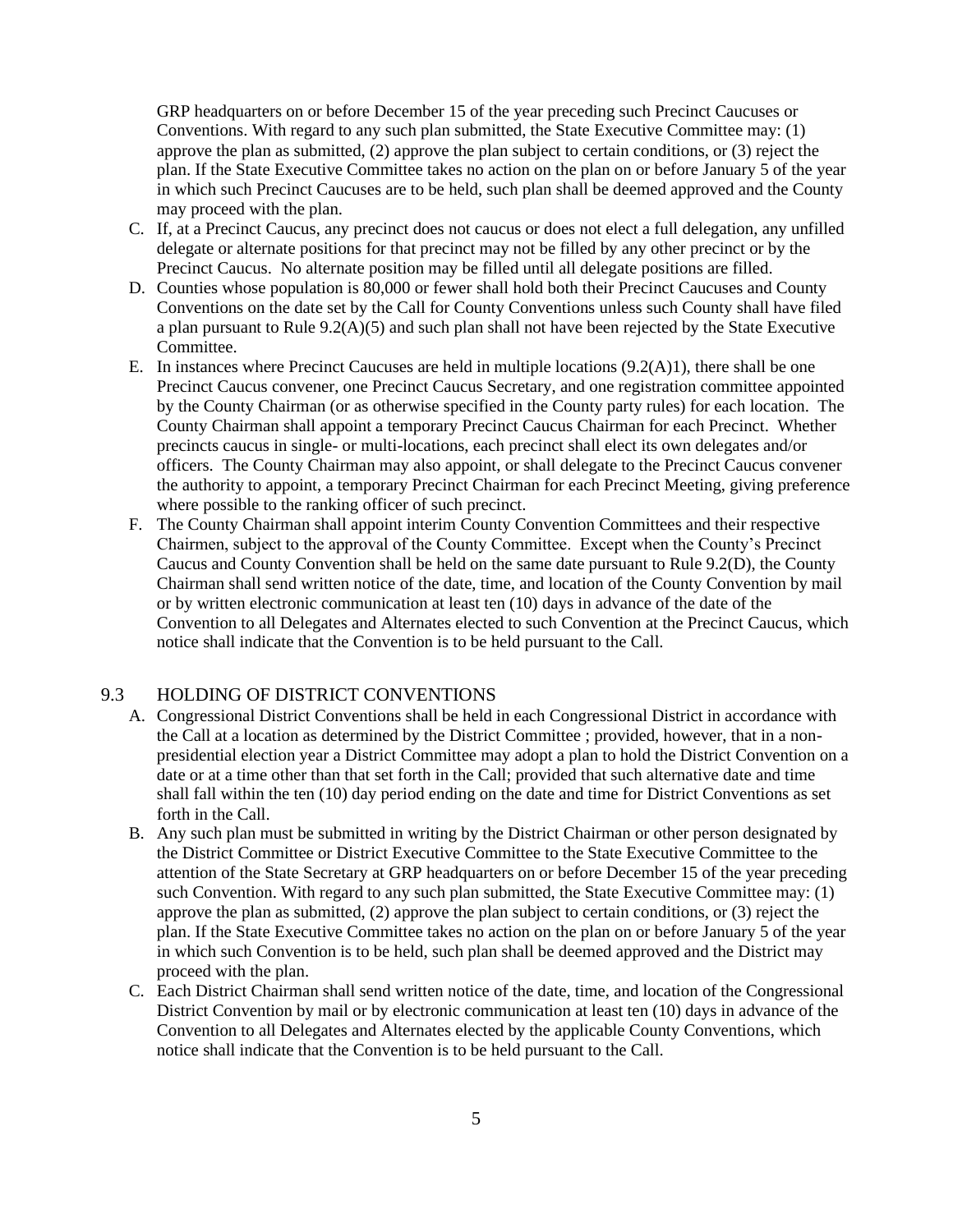# 9.4 PUBLICATION OF NOTICE OF PRECINCT CAUCUSES

- A. Each County Chairman shall cause to be printed in a newspaper of general circulation in their County a notice of the date, time, and place of each Precinct Caucus to be held in such County at least fifteen (15) days, but not more than sixty (60) days, before the date of the Precinct Caucus and shall arrange for such other notice of the Precinct Caucus as may be directed by the County Committee.
- B. The date, time, and place of the County Convention and, if known, the District Convention for each Congressional District located in whole or in part in the County shall be included in this notice.
- C. If a County's Precinct Caucuses and County Convention are to be held on the same date, the notice shall specify that the Precinct Caucuses and County Convention will be held at separate times on the same date and shall specify the location for each.
- D. The County Chairman shall provide a written or electronic copy of the notice to the State Secretary at GRP headquarters within five (5) business days after publication.

# 9.5 ALLOCATION OF DELEGATES TO COUNTY CONVENTIONS

- A. Each Precinct shall be entitled to one Delegate and one Alternate to the County Convention. Each Precinct shall be entitled to one additional Delegate and one additional Alternate for each 50 votes and major fraction thereof (26 or more) cast for the Republican candidate for President in the immediately preceding presidential general election.
- B. Provided however, that in lieu of the foregoing calculation, pursuant to a plan adopted by the County Committee as provided in Rule 9.2(A)(4): (1) in Counties having population of over one hundred thousand (100,000), each Precinct shall be entitled to one Delegate and one Alternate for each one hundred fifty (150) votes and major fraction thereof (76 or more); or (2) in counties having a population of over five hundred thousand (500,000), each precinct shall be entitled to one Delegate and one Alternate for each two hundred and fifty (250) votes and major fraction thereof (126), cast for the Republican candidate for President in the immediately preceding presidential general election.
- C. Any county which has had changes in precinct lines since the last Presidential Election may use percentage of the vote totals cast by each precinct for the Republican candidate for Governor in the immediately preceding gubernatorial general election to apply to the Presidential vote total in allocating the number of county convention delegates each precinct shall receive. In such case the calculation of the number of delegates and alternates for each precinct shall be the same as previously specified in this Rule 9.5 of these rules.

# 9.6 ALLOCATION OF DELEGATES TO DISTRICT AND STATE CONVENTIONS

- A. Each County shall be entitled to one Delegate and one Alternate to the State Convention. Each County shall be entitled to one additional Delegate and one additional Alternate for each onethousand (1,000) votes or major fraction thereof (501 or more), cast in that County for the Republican candidate for President in the immediately preceding presidential general election.
- B. Each County shall be entitled to one Delegate and one Alternate to the District Convention. In Counties situated in more than one Congressional District, such Delegate shall be allotted to the Congressional District with the largest number of votes cast in that County for the Republican candidate for President in the immediately preceding presidential general election. With respect to each Congressional District each County shall be entitled to one additional Delegate and one additional Alternate for each seven hundred fifty (750) votes or major fraction thereof (376), cast in that portion of the County located within such Congressional District for the Republican candidate for President in the immediately preceding presidential general election.
- C. Delegates and Alternates may not be transferred among Counties within a Congressional District or between Congressional Districts.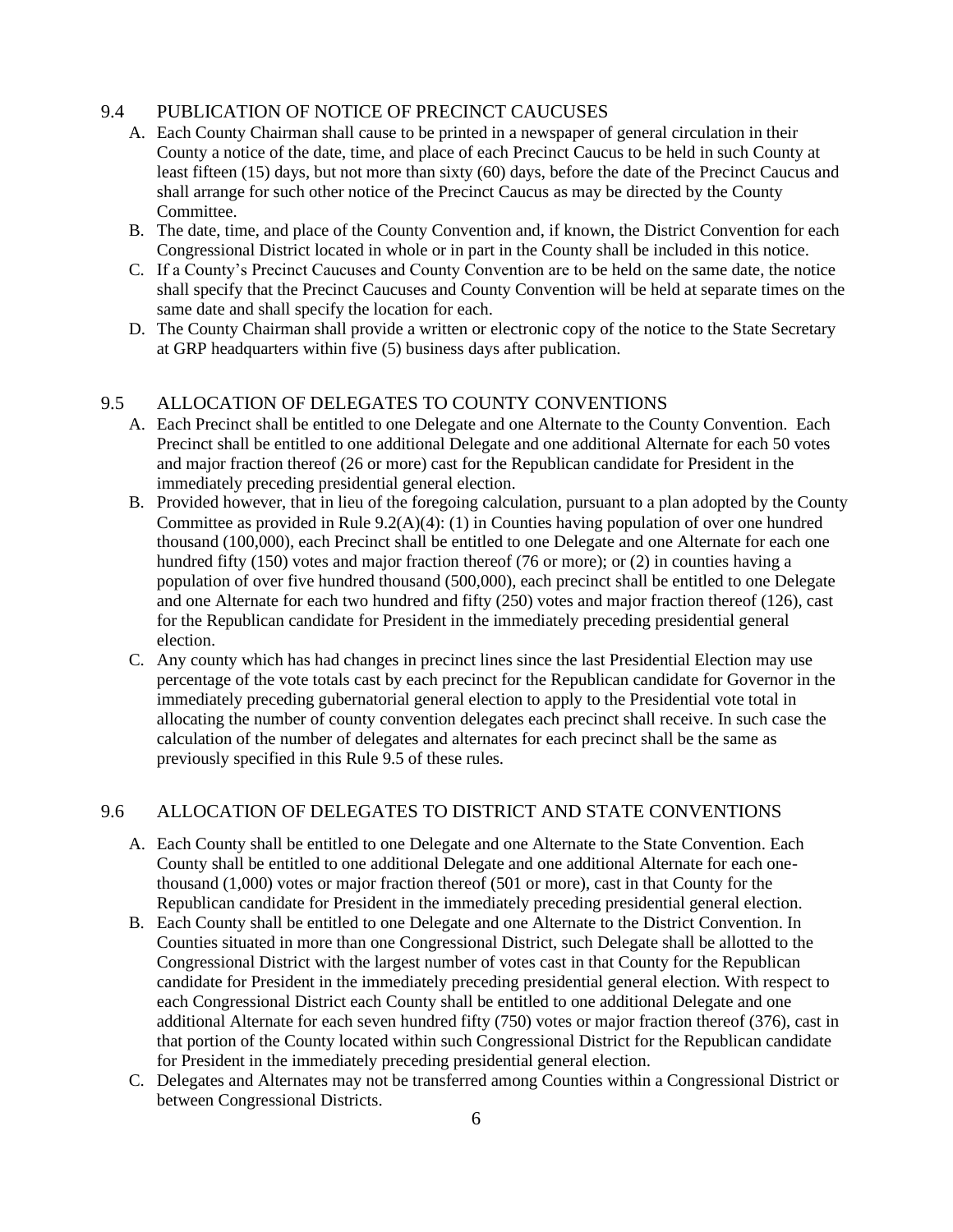# 9.7 REPORTS AND FILING OF CREDENTIALS

- A. **Precinct Caucuses.** Within two (2) business days after adjournment of the Precinct Caucus, the Chairman of the Precinct Caucus shall file with the County Chairman:
	- 1) a list (including residence addresses, telephone numbers, and (if provided) email addresses) of Delegates and Alternates elected to the County Convention;
	- 2) in odd-numbered years, a list of the Precinct officers and committeemen duly elected at such Precinct Caucus.

The County Chairman shall file copies of the above documents with the State Secretary at GRP headquarters within seven (7) business days of the adjournment of the Precinct Caucus. One set of the lists will be retained by the County Secretary. The provisions of this Rule 9.7(A) shall not apply to Counties holding Precinct Caucuses and County Convention on the same date pursuant to Rule 9.2 (E). Such documents shall be filed in accordance with Rule 9.7 (B).

- B. **County Conventions.** Within five (5) business days after the adjournment of the County Convention, the Chairman of the County Convention shall file with the State Secretary at GRP headquarters, and with the Chairman of each Congressional District in which a part of the County is located:
	- 1) a certified copy of the convention minutes and a certified list (including residence addresses, telephone numbers, and (if provided) email addresses) of the Delegates and Alternates elected to the Congressional District and State Conventions; and
	- 2) in odd-numbered years, a certified list of the officers and members of the County Committee duly elected by the County Convention.

A copy of the lists will be retained by the Secretary of the County Committee.

- C. **Congressional District Conventions.** Within five (5) business days of the adjournment of the District Convention, the Chairman of the District Convention shall file with the State Secretary at GRP headquarters:
	- 1) in odd-numbered years, a certified list (including residence addresses, telephone numbers, and (if provided) email addresses) of the members of the State Committee and the officers and District Committee of the Congressional District duly elected at the Convention accompanied by the convention minutes; or
	- 2) in Presidential Election years, a certified list (including residence addresses, telephone numbers, and (if provided) email addresses) of the National Delegates and Alternates elected by the District Convention; and
	- 3) in all years, a certified copy of the convention minutes.

A copy of the lists will be retained by the Secretary of the Congressional District Committee.

D. **National Convention.** The GRP State Chairman shall file with the Secretary of the Republican National Convention the list of National Delegates and Alternates elected at the Congressional District Conventions and the State Convention, as required by the Rules adopted by the most recent Republican National Convention.

# 9.8 ADOPTION AND FILING OF COUNTY AND DISTRICT RULES

- A. Each County Convention and each District Convention may amend their respective rules or may adopt new rules for each respective County and District, provided such rules shall not be inconsistent with the Rules of the GRP.
- B. A certified copy of the current County Rules shall be filed: (1) within five (5) business days of the adjournment of the County Convention with the District Chairman of each applicable District and with the State Secretary at GRP headquarters; and (2) in accordance with the Georgia Election Code,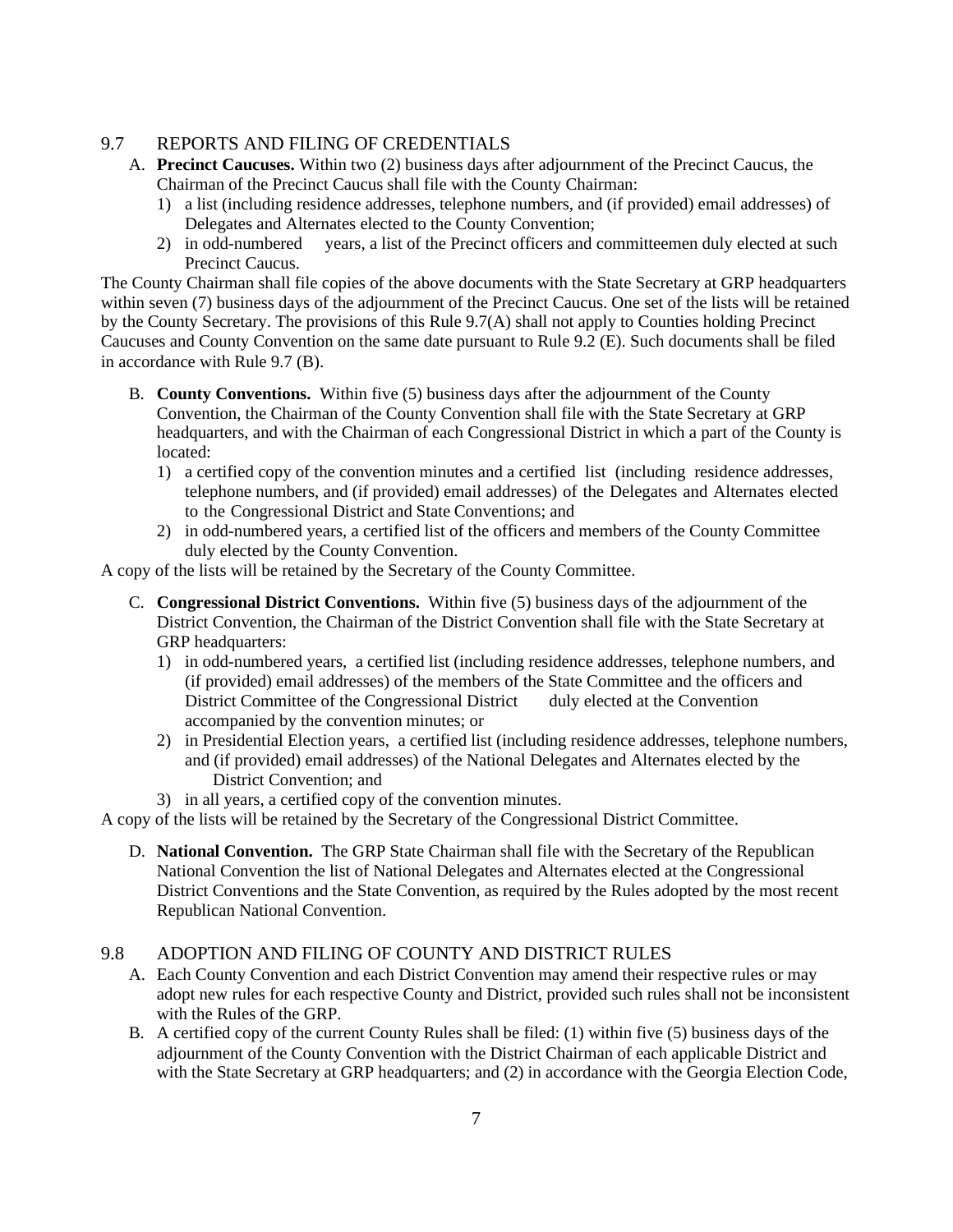within thirty (30) days after the adjournment of the County Convention with the election superintendent of the County.

C. A certified copy of the current District Rules shall be filed with the State Secretary at GRP headquarters within five (5) business days following the adjournment of the District Convention.

# 9.9 APPEALS RELATING TO PRECINCT CAUCUSES AND CONVENTIONS

Notwithstanding the provisions of Rule 8.4 and Rule 8.8, the following appeal procedures shall apply to disputes regarding Precinct Caucuses, County Conventions and District Conventions, except in contests of Congressional District Convention-elected Delegates and Alternates to the Republican National Convention, which shall be adjudicated as provided in GRP Rule 9.9 (F):

- A. Any disputed action regarding a Precinct Caucus that occurs prior to the date of the County Convention shall be appealed in writing to the County Committee (with copies of the appeal filed with the applicable District Committee, and the State Committee on Appeals) within five (5) days of adjournment of the Precinct Caucus. No appeal petition shall be heard unless it shall be in writing and signed by a number of registered participants in the Precinct Caucus equal to not less than twenty percent (20%) of the number of Delegates to the County Convention allocated to the Precinct(s) from which such disputed action shall have arisen. If a County fails to hear and decide the appeal within twelve (12) days of its receipt of the appeal, the appeal will be automatically be referred to the District Committee of the Congressional District in which the largest number of voters from the County reside.
- B. If the Precinct Caucus occurs the same day as the County any disputed actions regarding the Precinct Caucus or regarding the County Convention must be appealed in writing to the District Committee, within five (5) days of adjournment of the County Convention in question, with a copy of such appeal filed with the State Committee on Appeals at GRP headquarters. No appeal petition shall be heard unless it shall be in writing and, if the appeal involves disputed actions arising from the Precinct Caucus, signed by registered participants in the Precinct Caucus equal to not less than twenty percent (20%) of the number of Delegates to the County Convention allocated to the Precinct(s) from which such disputed action shall have arisen, or if the appeal involves disputed actions arising from the County Convention, by not less than twenty percent (20%) of the registered Delegates to the County Convention. In Counties lying within multiple Congressional Districts, the appeal should be presented to the District Committee of the Congressional District in which the largest number of voters from the County reside. All appeals to the District Committee shall be filed with the appropriate District Chairman.
- C. Should the District Committee not hear and decide the appeal within ten (10) days of receiving the appeal, the appeal will automatically be referred to the State Committee on Appeals and reviewed and decided within ten (10) days of receipt of such referral by the State Committee on Appeals.
- D. If the District Committee takes up the appeal, it shall report its findings to both the State Committee on Appeals and the appellants. Should a party wish to appeal the decision of the District Committee with respect to the County to the State Committee on Appeals, they shall do so within five (5) days of the date of the District Committee's decision.
- E. Any disputed actions of a District Convention must be appealed in writing to the State Committee on Appeals within five (5) days of adjournment of the District Convention in question. In order to pursue an appeal, the appeal must be signed by not less than twenty percent (20%) of the registered Delegates to the District Convention.
- F. Any contest of the election of Congressional District Delegates and/or Alternates to the Republican National Convention; shall be decided by the State Convention held prior to said National Convention. Such contest(s) first shall have been referred to the Committee on Appeals and shall have been filed within five (5) days of the adjournment of the Congressional District from which the contest has arisen. The Committee on Appeals shall investigate the matter referred, review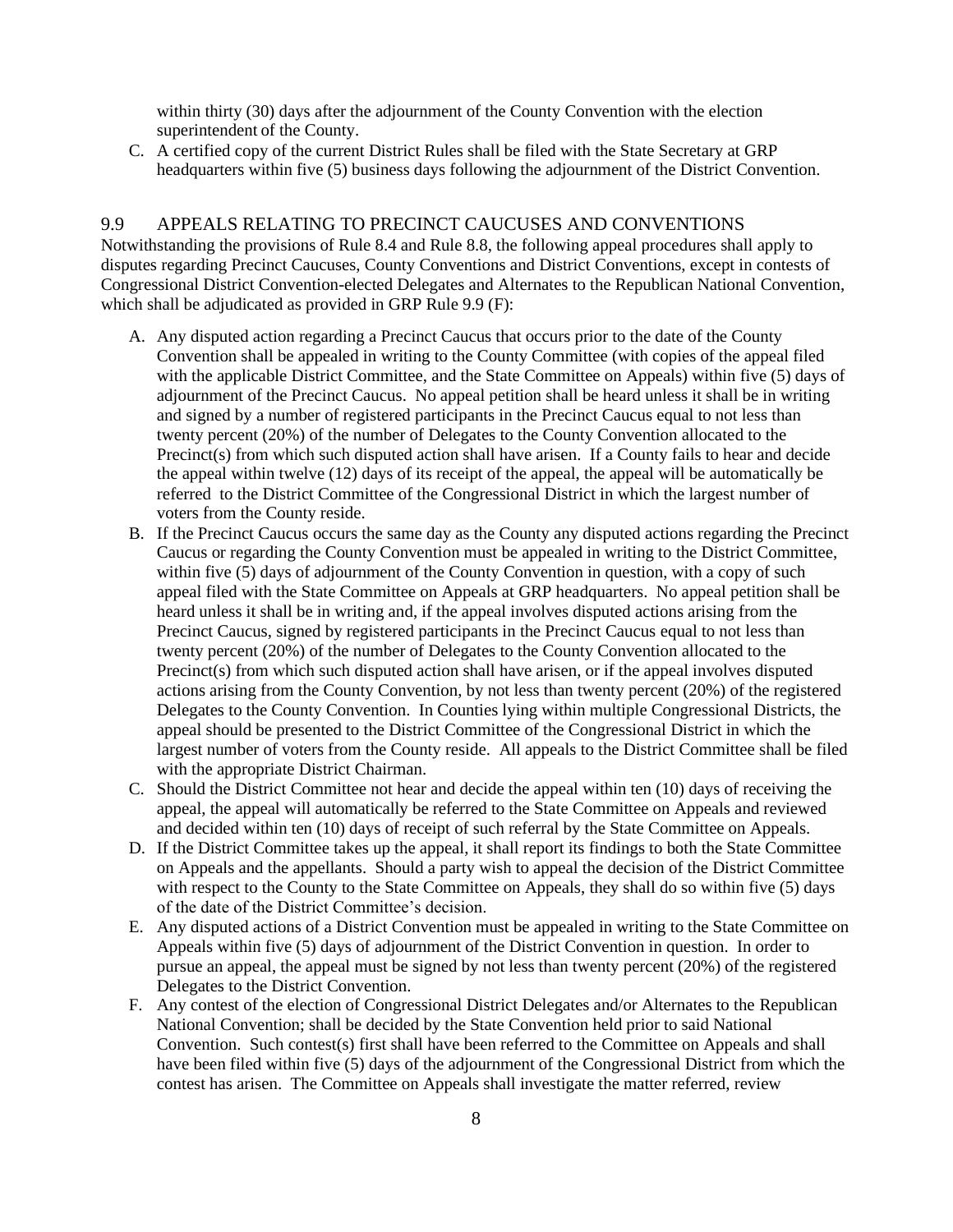appropriate and applicable documents, receive and review written representations from the parties involved in the contest, and other evidence submitted. The Committee may hold hearings if deemed necessary. For each contest referred to it, the Committee shall make a report of its findings, including a proposed judgment, to the State Convention or the State Committee if the State Convention shall not meet prior to the National Convention. The State Convention (or State Committee) shall vote on the report and proposed judgment of the Committee on Appeals. In all cases, the decision of the State Convention (or State Committee) shall be final, and there shall be no appeal from such decision, except in a contest rising out of irregular or unlawful action by the State Convention (or State Committee). In such event, the Republican National Committee may take jurisdiction thereof, hear and determine the contest.

Notice of contest shall be filed with the Secretary of the Georgia Republican Party with a copy filed with the Chairman of the District Party. Such notice shall state the name and address of the individual filing the notice, the name of the Delegate or Alternate being contested, the grounds of the contest and the basis of the contestant's claim to sit as a Delegate or Alternate to the National Convention. Such contest may be filed against a Delegate or Alternate only by an individual who ran unsuccessfully for the position contested. No person shall file more than one contest against the same Delegate or Alternate.

# 9.10 GENERAL PROVISIONS RELATING TO PRECINCT CAUCUSES AND **CONVENTIONS**

- A. **Open Meetings.** The Precinct Caucuses and Conventions shall be open to the public as spectators.
- B. **Rules Regarding Delegates & Alternates.** (1) Only registered voters (electors) of a given Precinct, County, or Congressional District may be elected as a Delegate or Alternate to, or, hold office, vote or otherwise participate in the respective Precinct Caucuses or Conventions. No Precinct Caucus or Convention may elect any Alternates before filling all allocated Delegate positions. (2) After all Delegate positions have been filled, Precinct Caucuses and Conventions shall attempt to elect a number of Alternates equal to the number of Delegates. (3) Delegates and Alternates shall not be paired. (4) No unit rule may be imposed by a Precinct, County, District, or State Convention on any Delegate elected by it. (5) A person does not have to be in attendance or be a Delegate or Alternate to the Convention at which he or she is elected to serve as Delegates or Alternates to another convention. (6) Delegates may not cast fractional votes.
- C. **Meeting Locations.** Precinct Caucuses and County Conventions shall be held within the respective Counties. Congressional District Conventions shall be held in the respective Congressional Districts. All Precinct Caucuses and Conventions shall be held in buildings appropriate for public use, where practical.
- D. **Certification & Filing of Documents.** All documents required to be filed pursuant to these Rules shall be signed: (1) with regard to the Precinct Caucus, by the Precinct Caucus Chairman and Secretary, (2) with regard to the County Convention, by the Chairman and Secretary of the County Convention, and (3) with regard to the District Convention, by the Chairman and Secretary of the District Convention. Each such signature shall constitute a certification that, to the best of signatory's knowledge the information in each document filed is true and correct and that the respective Precinct Caucus, or Convention was conducted in accordance with these Rules. Each item required by this Rule 9 to be filed with the Secretary of the GRP or with any County or District Chairman, in order to be timely filed, such item must either be delivered by hand, by electronic filing, or by mail if postmarked within any time period specified for delivery.
- E. **Access to Lists.** Any person offering as a candidate for the position as a party officer, state committee member, or National Convention Delegate or Alternate shall be entitled to access on an equitable basis, subject signing a terms of use agreement, to the lists of the names, addresses,